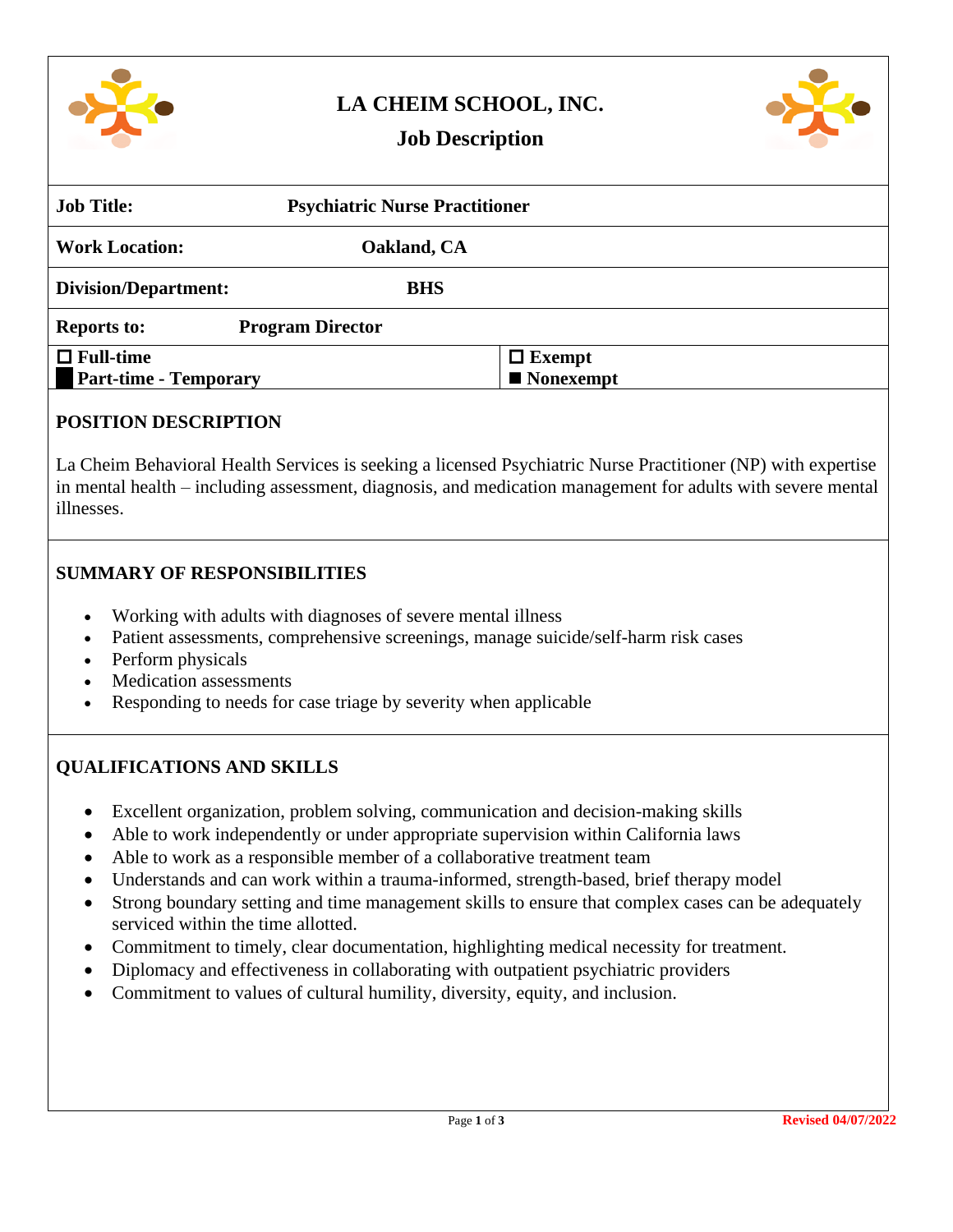## **REQUIRED QUALIFICATIONS**

- Current Nurse Practitioner License from the State of California
- Valid California Driver's License and Automotive Insurance
- DOJ and FBI Clearance
- **TB** Clearance

### **PHYSICAL REQUIREMENTS**

#### **The following is the extent of the specific activity required for this position:**

- Stairs climbing stairs up to  $50-100$  up to 2-4 hours, not continuously
- Sitting up to 2 hours, not continuously; standing up to 4 hours, not continuously
- Walking up to 2 hours, not continuously; bending over up to 1 hour, not continuously
- Crawling up to 0 hours; climbing up to 0 hours, reaching overhead up to a few minutes
- Crouching up to  $\frac{1}{2}$  hour, not continuously; kneeling up to a few minutes
- Balancing up to 0 hours; pushing or pulling up to a few minutes
- Lifting or carrying  $-25$  pounds or less; repetitive use of feet up to 0 hours
- Repetitive use of hands  $-$  up to 0 hours
- Grasping with one or both, simple and firm, for up to 1 hour, not continuously
- Fine dexterity either hand up to 1 hour, not continuously Auditory and visual acuity  $-8$  hours within normal limits and may be with glasses, contact lenses or hearing aids.
- Driving cars and vans; Exposure to uneven concrete and blacktop
- Exposure to normal dust, heat, and noise
- Exposure to emotionally disturbed students who may be physically and verbally violent and require safe physical management
- Frequent exposure to office equipment.

### **Equal Opportunity Employer**

La Cheim School, Inc. is committed to diversity in its programming and in creating a staff reflective of the populations of the San Francisco Bay Area, and will not discriminate against applicants, employees, or unpaid veterans. We encourage and actively recruit applicants representing diversity of race, color, age, sex, race, religion, national origin, sex/gender expression and physical ability.